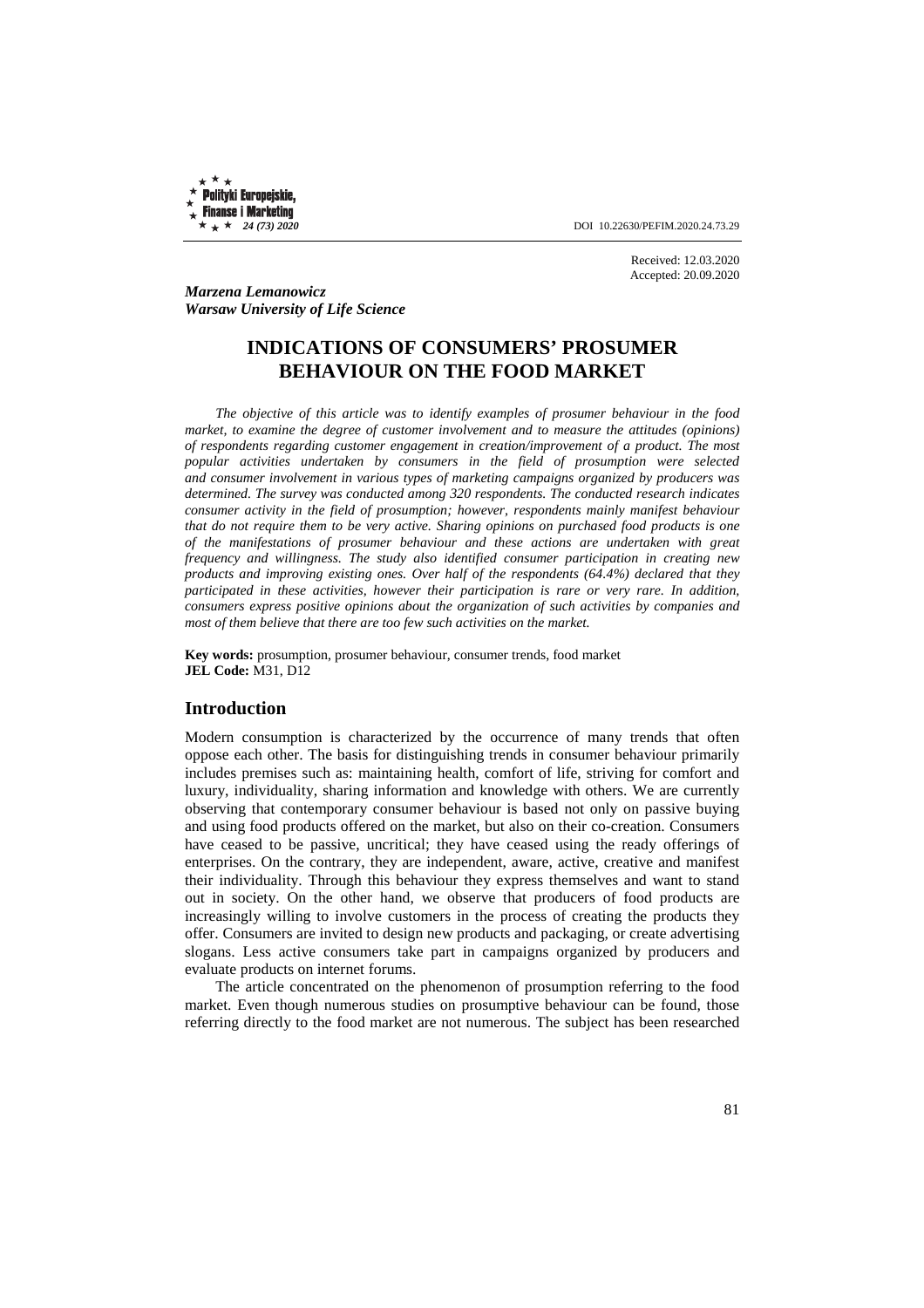among others by Hajduk, Zalega (2013), Bednarz (2018), Luboińska (2018), Troye, Supphellen, Jakubanecs  $(2012)^T$ . The research on consumers' prosumptive behaviour often focuses on the electricity market, electronics economy, e-services, etc..

The objective of the article was to define examples of prosumptive behaviour on the food market and to identify the degree of customer involvement and measure the attitudes (opinions) of respondents regarding customer engagement in creation/improvement of a product. On the basis of the conducted research, the most popular activities undertaken by consumers in the field of prosumption were selected and the involvement of consumers in various marketing campaigns organized by producers, such as participation in creating new products or improving existing ones, was determined. In addition, consumers' opinions about the activities of food industry companies in engaging consumers in various actions were examined.

# **Review of literature in the field of prosumption**

Prosumption is a term that was created from the combination of two words: production (pro-) and consumption (-sumption). This term is understood as the intertwining of consumption and production acts in one process, until the differences between them are blurred<sup>2</sup>. Prosumption is not a new term. Alvin Toffler introduced this concept into literature in the 1980s. He considered the development of humanity in the context of three successive technological waves, the last of which he directly identified with the emergence of new technologies that enable unlimited communication between individuals through the development of services and departure from mass production. Prosumption characterizes, after agricultural and industrial, the third wave of development of societies<sup>3</sup>. Toffler defined a prosumer as a person willing to take over some tasks that were previously performed by the producer<sup>4</sup>.

Nowadays, prosumption is considered one of the trends in consumer behaviour. It means intelligent consumption and can be described as a form of active participation by consumers in the process of creating a company's offer, so it is any consumer activity initiated in order to co-create new products with the company offering them or modify existing ones<sup>5</sup>. Prosumption is defined as intelligent or innovative consumption; it can be

 $\overline{a}$ 

<sup>1</sup> M.T. Hajduk, T. Zalega: Zachowania prosumpcyjne polskich konsumentów na rynku produktów żywnościowych, Zarządzanie Innowacyjne w Gospodarce i Biznesie, nr 2(17)/2013, p.41-62; J. Bednarz.: Prosumpcja jako rezultat zmian zachodzących w zachowaniach konsumentów na przykładzie przemysłu spożywczego. Studia Oeconomica Posnaniensia, vol. 5, 1/2017, p.7-24; M. Luboińska: Reakcje i oczekiwania w wybranych grupach konsumentów wobec nowego produktu na rynku żywności funkcjonalnej, Studia Oeconomica Posnaniensia, 12(6)/2018, p.19-41; S.V. Troye S.V., M. Supphellen, A. Jakubanecs: The Consumer as a Co-Producer and Prosumer: Convenience Food Marketing. In: Rudolph T., Schlegelmilch B., Bauer A., Franch J., Meise J. (eds) Diversity in European Marketing. Gabler 2012, p. 179-192.

<sup>2</sup> Cz. Bywalec: Konsumpcja a rozwój gospodarczy i społeczny. C.H. Beck, Warszawa, 2010.

<sup>&</sup>lt;sup>3</sup> B. Jung, B: Kapitalizm postmodernistyczny, Ekonomista, 5 -6/1997, 715 -735.

<sup>4</sup>A. Toffler: The Third Wave, Bantam Books, Toronto, 1981; A. Toffler: Trzecia fala, PIW, Warszawa, 1986. <sup>5</sup>A. Baruk., A. Iwanicka: Prosumpcja jako trend konsumencki w opiniach potencjalnych prosumentów, Zeszyty Naukowe Uniwersytetu Szczecińskiego, 41/ 2015, p. 39 -51.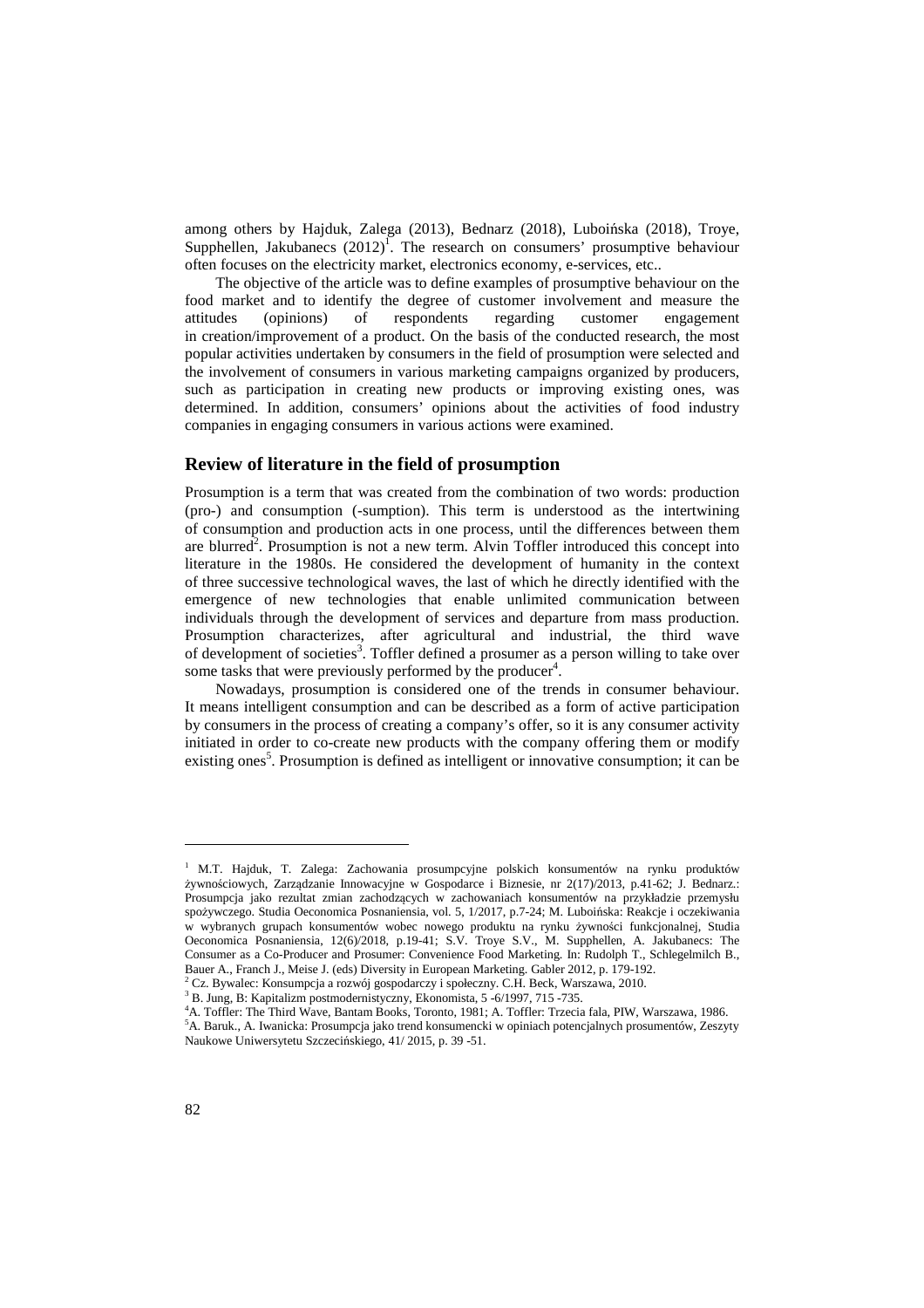considered both in terms of benefits (exhibitionist prosumption) and cost minimization (rationalization prosumption)<sup>6</sup>.

The determinants of the development of prosumption might be divided into two categories. The first distinguishes so-called general determinants (biological, economic, social, cultural and technological factors) which are connected with consumption. The second category distinguishes the factors which are specific to prosumption, which  $are^7$ :

- the increase of free time and the need to fulfil it in an attractive way;
- the possibility of working from home and combining it with consumption activities;
- the development of education;

 $\overline{a}$ 

• changes in the work culture and redefining the role of labour in human life: the evolution of labour towards creativity.

A prosumer can be described as a person who purchases goods and services on the one hand, but develops and acquires skills, knowledge and experience on the other. Thanks to these activities, a prosumer benefits from innovation while creating it. A prosumer is also a valuable source of inspiration for producers creating new products. The simultaneous occurrence of these phenomena strengthens external stimuli, e.g. the growing need of people to acquire knowledge and external environmental conditions, such as the increasing number of innovative goods and services. Prosumer activities are strong factors encouraging consumers to be creative and active, and to work effectively, which results in the development of satisfying and modern consumption<sup>8</sup>. Depending on the degree of involvement, prosumers can be divided into<sup>9</sup>:

- the most active innovators who, of their own initiative, are involved in the activities of producers;
- actively responding to actions organized by producers;
- least involved, who only assess and give opinions on existing products and activities of entrepreneurs.

Modern consumers, especially young ones, are active people. They are often referred to as "Generation C". It is a group characterized by above-average creativity, willingness to have control, a tendency to communicate and establish numerous contacts with other people, especially on the Internet (connection). In addition, they have two other features, i.e.: preferring health over intense work, e.g. in corporations (i.e. curation), and the desire to create relationships with friends on the web (community)<sup>10</sup>.

<sup>&</sup>lt;sup>6</sup> T. Zalega: Nowe trendy i makrotrendy w zachowaniach konsumenckich gospodarstw domowych w XXI wieku. Konsumpcja i Rozwój, nr 2(5)/2013, p. 3-21; M. Mitręga: Koncepcja produktów systemowych a prosumpcja. Studia Ekonomiczne, Zeszyty Naukowe Uniwersytetu Ekonomicznego w Katowicach, 262/2016, p. 5-13.<br><sup>7</sup> **p**  $W_{\odot}$ 

R. Wolny: The development of prosumption on the Polish e-services market. Zeszyty Naukowe SGGW, Polityki Europejskie, Finanse I Marketing, 22(71)/ 2019, p.239 za: Cz. Bywalec, L. Rudnicki: Konsumpcja, PWE, Warszawa 2002, p. 145.

<sup>8</sup> A. Olejniczuk-Merta: Konsumpcja w innowacyjnej gospodarce, Konsumpcja i Rozwój, Instytut Badań Rynku, Konsumpcji i Koniunktur, 1/2011, p.31

<sup>9</sup> E. Szulc: Prosumpcja jako aktywność współczesnych konsumentów - uwarunkowania i przejawy, Nierówności Społeczne a Wzrost Gospodarczy, 31/2013, p.355.

<sup>&</sup>lt;sup>10</sup> I. Sowa: Determinanty zróżnicowań zachowań prosumenckich młodych konsumentów, Studia Ekonomiczne, Zeszyty Naukowe Uniwersytetu Ekonomicznego w Katowicach, 231/2015, p.123.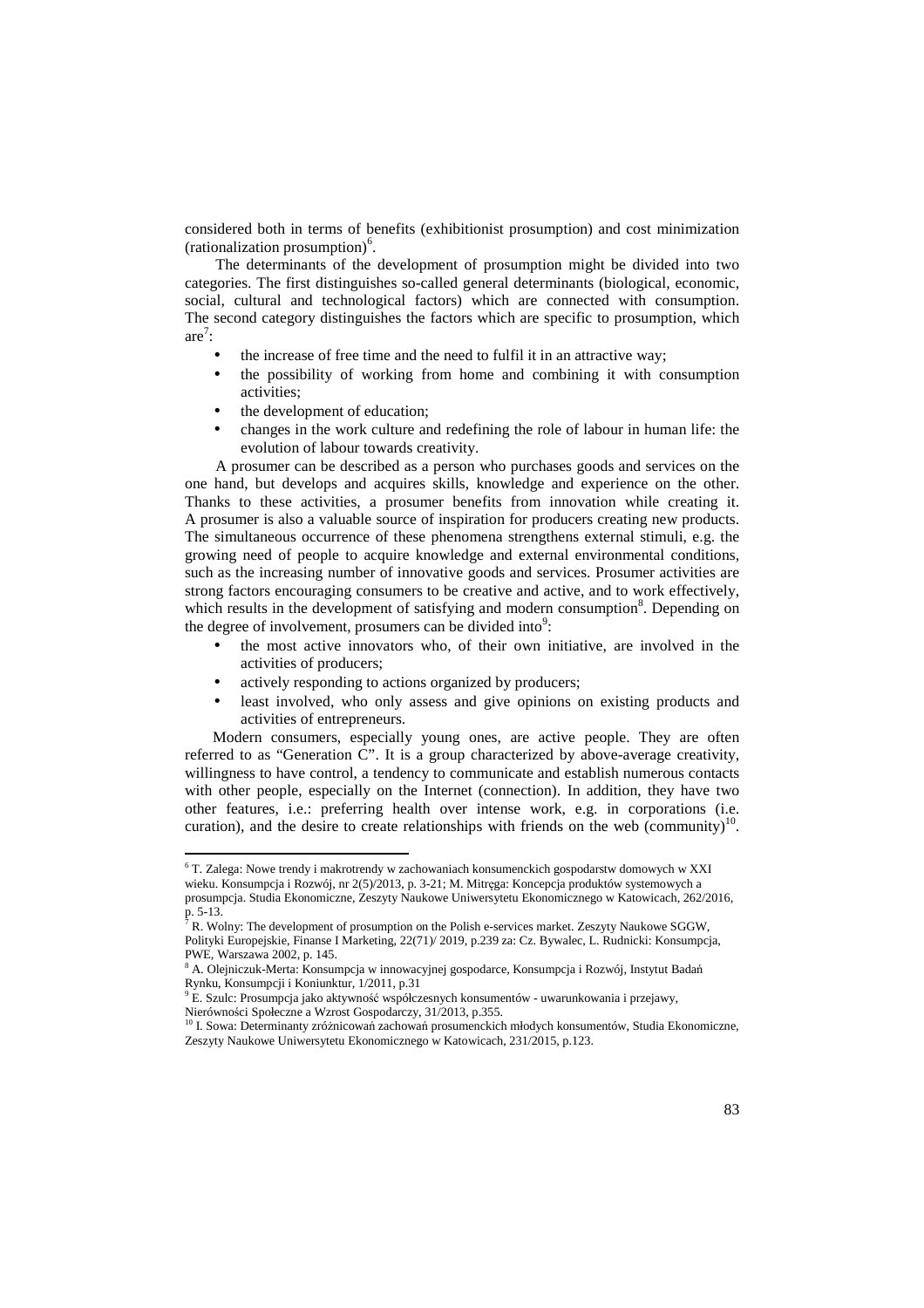The current Generation C consists of the representatives of so-called Generations Y and Z, i.e. people born after the year 1980, who, in Poland, were raised and shaped in a new, non-communist political system. They are fluent in innovative technological solutions, which makes them mobile, flexible and creative.

According to Tapscott<sup>11</sup> there are several models of behaviour in which prosumption is demonstrated:

- personalization the customer influences how the product will ultimately look, decides on the properties of the product to reflect their needs;
- hacking products improving products to suit the needs of the consumer through their modifications;
- crowdsourcing obtaining information from customers, giving the opportunity to express an opinion on a company's offer;
- collective intelligence knowledge was created from a combination of choices and opinions of independent consumers.

Modern international literature often refers to the notion of "consumer engagement". It is presented as a measure of business activity<sup>12</sup>, and consumer activity is analysed with reference to purchases they make, incentives directed to the customer, their discussions concerning the brand in social media as well as consumer feedback to the company with modification suggestions aimed at improving the level of provided services or the product itself $^{13}$ . Consumers' prosumptive behaviour thus constitutes one of the manifestations of consumer engagement, but the notion is much broader than the notion of prosumption itself.

The active participation of consumers in the process of creating and developing food products increases the effectiveness of these activities. This probably results from the fact that it is rare for people dealing with product design, optimization or marketing to have full knowledge of the final recipient (their wishes, needs and expectations), and also be able to objectively assess the results of their work. Therefore, it is important that target buyers make critical assessments of products throughout the entire development process, and not just at the end of the process.

# **Role of prosumers in creating new products on the food market**

The food industry is an example of an industry where prosumption is growing relatively slowly. This results from the fact that, compared to the IT industry, where the buyer can "create" a product according to their needs and preferences, foods are products that are

l

<sup>11</sup> D. Tapscott, A.Williams: Wikonomia. O globalnej współpracy, która wszystko zmienia. Wydawnictwa Akademickie i Profesjonalne, Warszawa 2008, p. 69.

<sup>&</sup>lt;sup>12</sup> V. Kumar, L. Aksoy, B. Donkers, R. Venkatesan, T. Wiesel, S. Tillmanns: Undervalued or Overvalued Customers: Capturing Total Customer Engagement Value, Journal of Service Research, 13(3)/2010, p. 107- 120; R.J. Brodie., L.D. Hollebeek, B. Jurić. A. Ilić: Customer engagement: conceptual domain, fundamental propositions, and implications for research, Journal of Service Research, 14(3)/2011, p.252-271; S.D. Vivek, S.E. Beatty, R.M. Morgan: Customer engagement: Exploring customer relationships beyond purchase, The Journal of Marketing Theory and Practice, 20(2)/2012, p. 127-145.

<sup>13</sup> L.G. Zomerdijk, Ch.A. Voss: Service Design for Experience-Centric Services, Journal of Service Research, 13(1)/2010, p.67-82.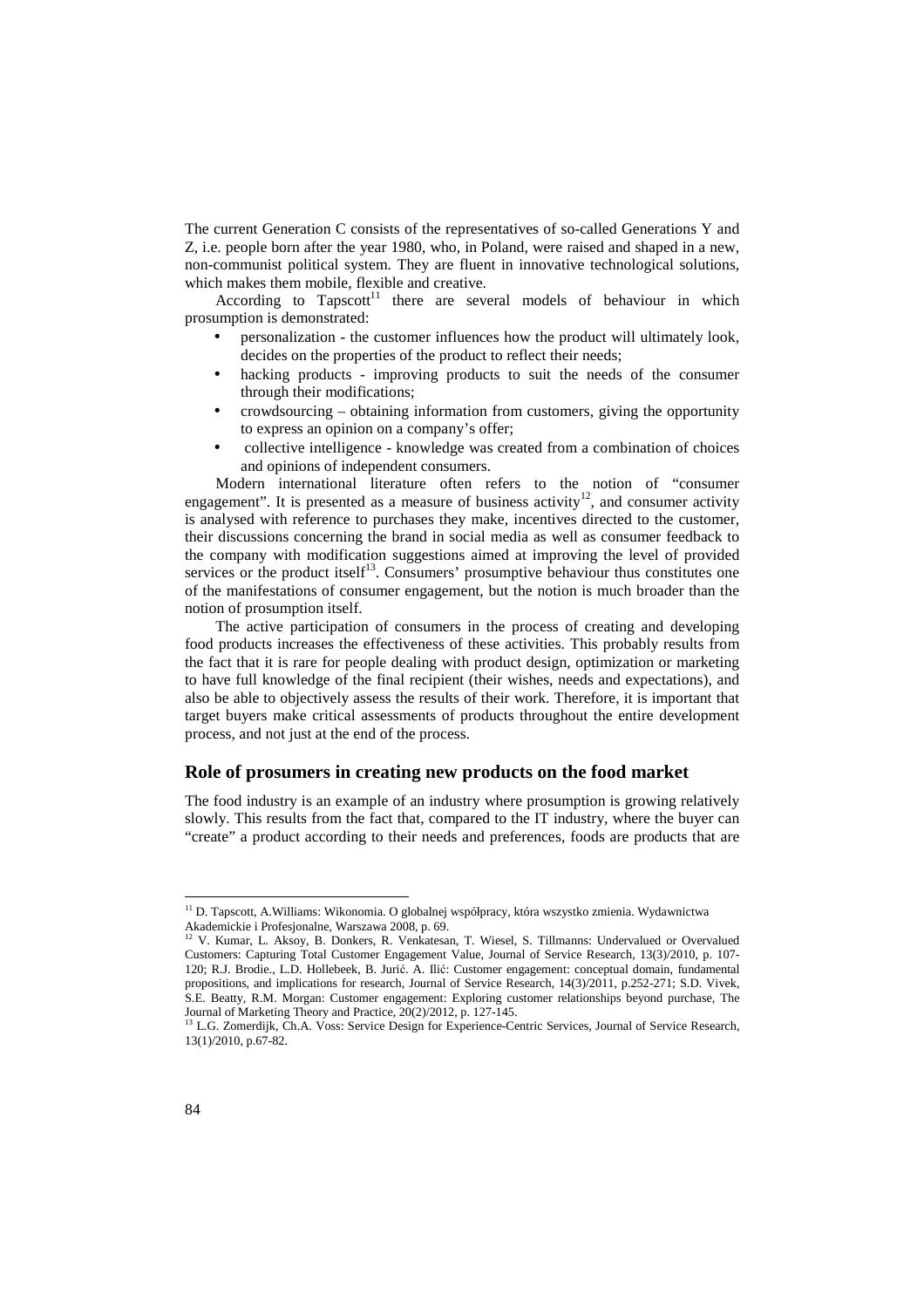produced in a uniform and standardized way<sup>14</sup>. On the other hand, the process of shortening the product life cycle observed in the food industry resulting from, e.g. rapidly changing expectations and preferences of consumers, causes a significant rotation and continuous exchange of products. According to estimates of the consulting company IXP Marketing Group, in the world of the FMCG sector (Fast Moving Consumer Goods), a new product appears every three minutes on average, and nearly 80% of them disappear from the market within a year of their introduction<sup>15</sup>. Also,  $\alpha$  according to Lazaridis and Drichoutis, $\alpha$ <sup>16</sup> the vast majority of new food products (72-88%) is doomed to failure due to low customer satisfaction. This is one of the most important reasons why the activities of food producers should be oriented towards potential buyers. This causes the need for constant involvement of producers in the creation of new products. Cooperation with consumers allows producers to obtain the necessary knowledge about their needs and expectations. Obtaining information from customers in the early stages of product development is a prerequisite for learning their preferences and suggestions relevant to creating new or improved products faster , and skillful and durable cooperation with consumers leads to competitive advantage<sup>18</sup>. Observation of producers' activities in the food sector provides us with many examples confirming the participation of consumers in the creation of new products.

An example of prosumer behaviour affecting the introduction of new food products was the campaign organized by the company Pepsico-Lays. In Poland it began in September 2010, but it appeared in Great Britain earlier (2008). The factor that influenced customers' involvement in the creation of a new product was the fact that the company's financial results had been dropping year by year. This was caused by more and more competition (such as the introduction of private brands on the market). The innovations introduced earlier, without customer involvement, did not bring the expected results. The company's poor financial results led to the creation of an advertising campaign entitled "Come up with a new Lay's flavour!". This campaign engaged consumers through social media to submit individual ideas for a new flavour of the food product. Thus, by stimulating the activity of its customers, the company has launched new products developed together with prosumers<sup>19</sup>.

The firm Dr. Oetker also involved consumers in the launching of a new product. The action called "Duel of Flavours" took place in Poland in 2015. Prosumers had an impact on which of the two flavours of pizza (Hawaiin or Chicken Thai) was to be introduced to the offer permanently. As in the case of Lay's crisps, the campaign was conducted on the Internet, on a specially created website and on the company's fan page. Apart from voting, prosumers had to justify their choice. The flavour with the largest

l

<sup>&</sup>lt;sup>14</sup> J. Bednarz: Prosumpcja jako rezultat zmian zachodzących w zachowaniach konsumentów na przykładzie przemysłu spożywczego. Studia Oeconomica Posnaniensia, vol. 5, 1/2017, p.17.

<sup>15</sup> M. Lindstrom: Zakupologia. Prawdy i kłamstwa o tym, dlaczego kupujemy, Wydawnictwo Znak, Kraków 2009, p. 35.

<sup>&</sup>lt;sup>16</sup> P. Lazaridis, A.C. Drichoutis: Food Consumption Issues in the 21st Century, [w:] Soldatos, P., Rozakis, S., (red.) The Food Industry in Europe, Agricultural University of Athens, Athens 2005, p.31.

 $^{17}$ L. Miotti , F.Sachwald: Cooperative R&D: why and with whom? An integrated framework of analysis. Research Policy, .32/2003, p.1489.

<sup>&</sup>lt;sup>18</sup>D. Henard, P. Dacin: Reputation for Product Innovations: Its Impact on Consumers. Product Development & Management Association, 27/2010, p.321-335.

<sup>19</sup> https://socialmediasocjologia.wordpress.com/2014/05/19/wymysl-nowy-smak-lays/, (dostęp: 15.02.2020).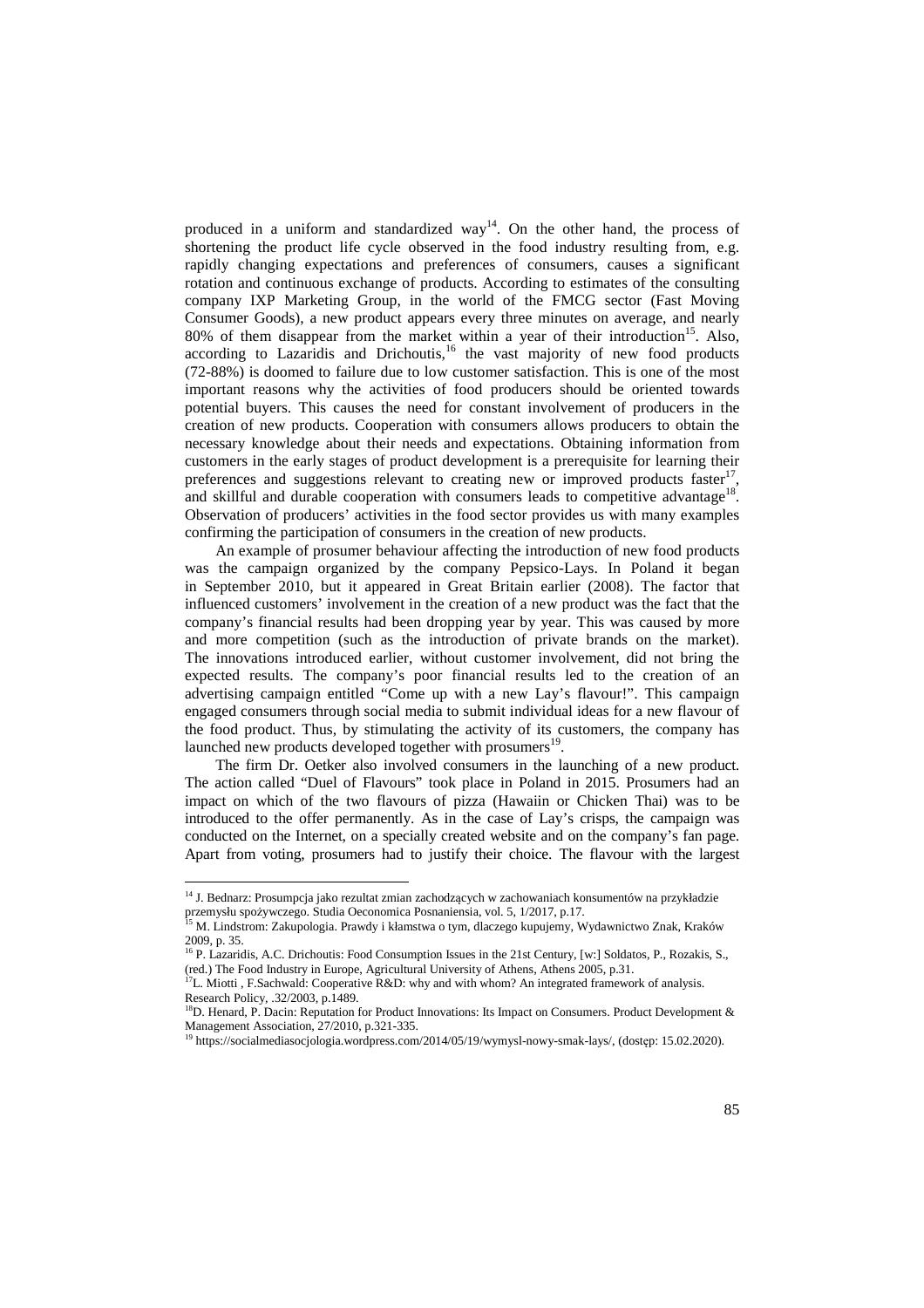number of customer votes remained in the sales offer<sup>20</sup>. Another company, Zott asked consumers to participate in a competition to design a bottle of Jogobella yoghurts. The design had to be made using the application on the competition website, and Jogobella yoghurts in bottles, the design of which was created by consumers, were available in stores throughout the country. In another competition, the company asked consumers to create a new flavour for Monte desserts. In a special application on the competition website, prosumers had to design a label and choose delicious additions to the product (create a new flavour).

Prosumers could also decide on the choice of a new type of alcoholic beverage. From among beer suggestions, such as "Żywiec Marcowe", "Żywiec Białe" and "Żywiec Bock" consumers were to choose one type. Despite the advantage in the number of votes of one of the above-mentioned products, all three flavours were introduced to the market at the request of consumers $^{21}$ . Another of the many examples showing how prosumers influence the marketing strategy of food industry companies is Coca-Cola, which encouraged consumers to take an active part in changing the traditional taste of the Coca-Cola drink. A similar concept was also introduced by Masterfoods, organizing the Internet campaign "Global colour vote" that involved voting for a new colour (taste) of "M&M's". Prosumers could also reveal their preferences regarding the limited offer of "Nespresso" coffee by voting for "Cioccorosso" (coffee with aromas of red fruits and dark chocolate), "Masala Chai" (aromas of cinnamon, anise, cloves) and "Liminto" (aromas of mint and lime). Cioccorosso won in Poland - 59% of 788 people participating in the campaign voted for it. Other versions of flavours gained much fewer votes: Masala Chai gained  $20\%$  of votes, while Liminto  $22\%^{22}$ . The campaign organized by "Reds" that involved encouraging consumers to design their own beer can, is yet another example<sup>23</sup>.

Depending on the degree of consumer involvement in the development of the food industry, one can distinguish very active prosumers whose creativity contributes to the introduction of new products or packaging. Another group consists of consumers who are not creative on their own but only respond to the activities undertaken by food producers. The least active prosumers are limited to rating and reviewing products on online forums or store pages; however, their activity is very useful for other consumers.

### **Material and methods**

To achieve the objectives set out in this article, in addition to reviewing literature related to the subject of prosumption, a survey was conducted among consumers. The research technique was an internet survey, and the research tool was a questionnaire that was placed on a popular social networking site. Due to the small number of people surveyed (unrepresentative studies), the results are for reference only, and the conclusions drawn

l

<sup>20</sup> https://www.oetker.pl/pl-pl/nasza-firma/biuro-prasowe/nowosci-biuro-prasowe/nowosc-biuro-

prasowe/n/Marken-Und-Produkt-News/pojedynek-smakow-niecodzienna-akcja-promocyjna-wspierajaca-

wprowadzenie-nowych-smakow-pizzy-gu, (dostęp: 15.02.2020)

 $^{21}$ http://warianty.zywiec.com.pl/, (dostęp: 15.02.2020).

 $^{22}$ http://rynekkawy.pl/klienci-wybierali-ka/, (dostęp: 15.02.2020).

<sup>&</sup>lt;sup>23</sup> M. Lemanowicz, J. Szwacka-Mokrzycka: Identification of leading consumer trends on the food market, [w:] Economic Science for Rural Development. Proceedings of the International Scientific Conference, vol. 51/2019, p. 294.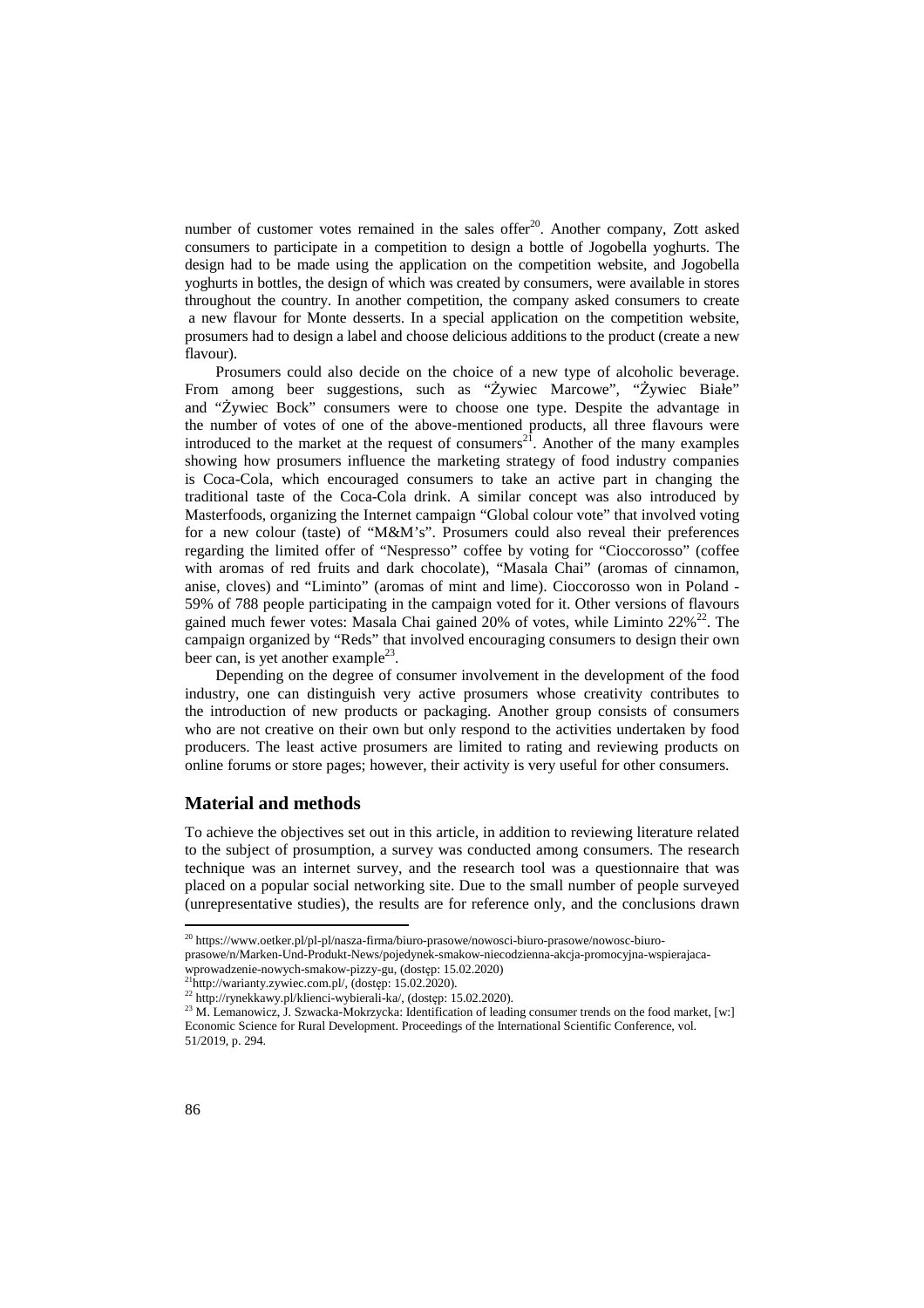relate only to the surveyed population. 320 respondents took part in the survey, including 244 women and 76 men. Most respondents were 18-26 years old (76%), significantly fewer respondents were 27-36 years old (12.5%), while people over 50 years of age and between 46 and 50 years of age and under 18 constituted respectively 3.8%, 2.8% and 3%. The least numerous group consisted of people aged 36-44 (1.9%). Over half of the respondents (53%) indicated a city of over 500,000 residents as their place of residence; 14% lived in cities from 150-500,000 residents and 12.8% of respondents lived in the countryside. The remaining respondents lived in smaller cities, i.e. up to 50,000 and 50- -150,000 residents. Considering the young age of the respondents, most of them were during their studies (62.2%), and 26.3% had higher education. The respondents provided answers to 16 questions included in the questionnaire.

#### **Research results**

The conducted research identified various manifestations of consumers' prosumer activities. This confirms the varying degrees of consumer involvement in these activities, from activities that greatly involve consumers to more passive activities of merely sharing opinions on purchased products. Consumers today have many opportunities to share their insights on purchased products. Producers' websites, fan pages of a given brand or specific product, numerous social media platforms are just some of the places where consumers can express their opinions. Among the respondents, more than half (53.8%) declared that they expressed opinions on new food products. The most numerous groups of respondents sharing their opinions consisted of people who defined the frequency of these behaviours as frequent (40%), rare (28%), and whenever it is possible (18%). 14% of respondents express their opinions very rarely. Respondents, regardless of the frequency of expressing their opinions, indicated that they most often share their opinion on private profiles in social media, among their friends (this answer was chosen by 73.9% of people). The respondents also indicated that they share their opinions in online discussion groups, on a company's fan page and direct messages to food producers (Chart 1).



**Chart 1.** Methods of sharing opinions on purchased food products  $(N=172)$ Source: The author's own study.

The results of the conducted research indicate that expressing opinions on purchased food products is one of the manifestations of prosumer behaviour and these actions are taken with great frequency and willingness. However, the issue of prosumption clearly indicates activities based on greater consumer activity than just expressing opinions. That is why the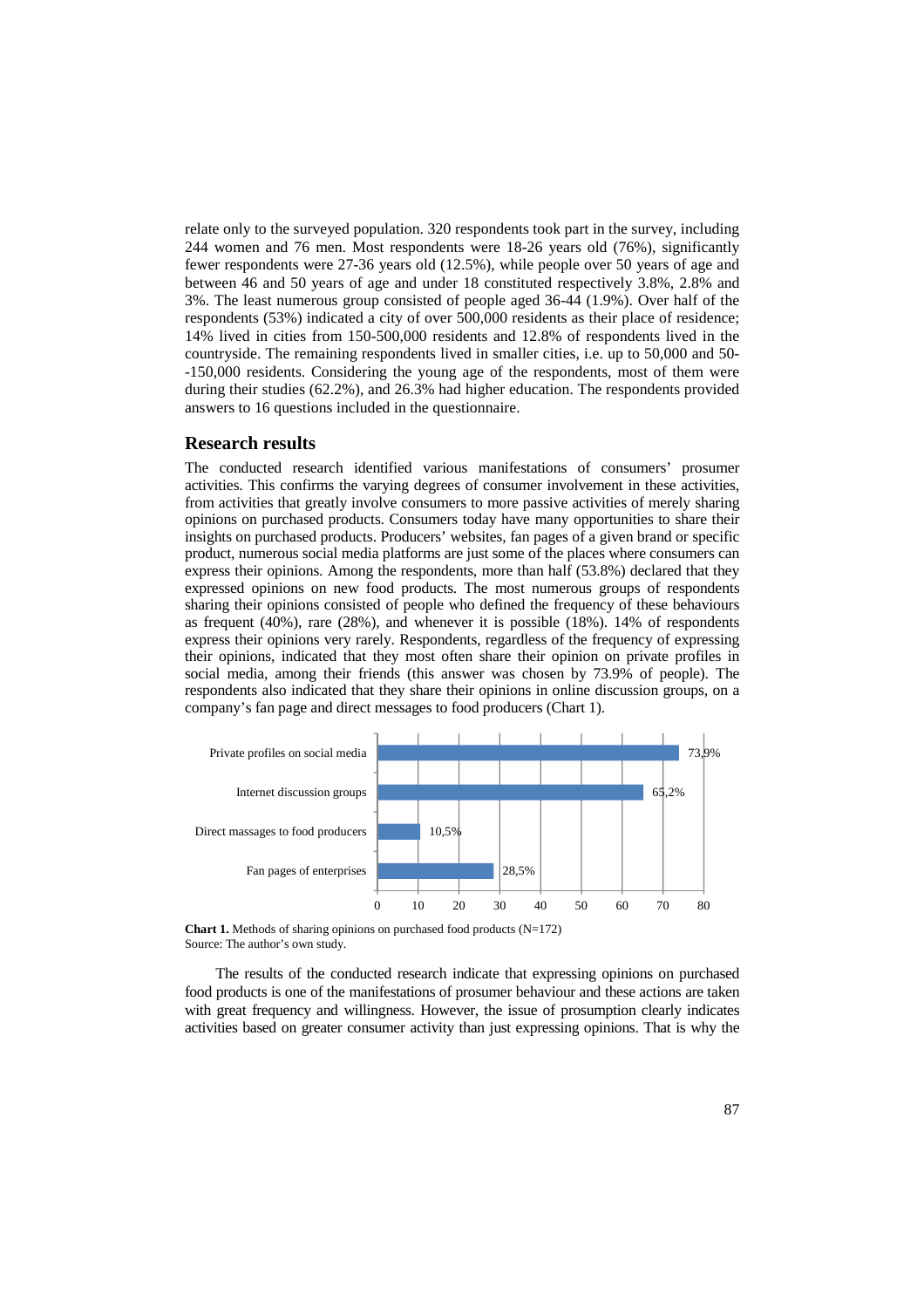study identified the participation of consumers in creating new products and improving existing ones. Over half of the respondents (64.4%, 206 people) declared that they participated in these activities, but the frequency of these activities is not high. Of those involved in these activities, 36% do so rarely and the same percentage of respondents do it very rarely. 17% of the respondents present their suggestions whenever it is possible, and only 11% of the respondents do so frequently. The above responses of the respondents clearly indicated that only a small proportion of respondents regularly participate in marketing campaigns aimed at improving products or creating new products. Participation in the creation of new products can take place in many ways. Most often, the respondents take part in the design of packaging, their appearance and labels (67.5%). They also design new products, e.g. new flavours (47.6%), and also take part in the creation of advertising slogans (Chart 2).



**Chart 2.** Participation of respondents in creating new products (N=206) Source: The author's own study.

An important element of the research was to find out the respondents' opinions on the activities of food industry companies involving consumers. Likert's scale was used in this question and five statements were submitted for assessment. Table 1 presents the answers obtained.

**Table 1.** Respondents' opinions regarding activities in the field of prosumption undertaken by food sector companies (N=320)

| Specification                                                                                       | I definitely<br>disagree | I rather<br>disagree | I neither<br>agree nor<br>disagree | I rather<br>agree | I definitely<br>agree |
|-----------------------------------------------------------------------------------------------------|--------------------------|----------------------|------------------------------------|-------------------|-----------------------|
| Enterprises take their customers'<br>opinions about products into account                           | 11,3%                    | 6.6%                 | 28.5%                              | 24,5%             | 29,1%                 |
| Enterprises often involve their<br>customers in activities aimed at<br>improving/creating a product | 12,2%                    | 15.0%                | 24,5%                              | 30.0%             | 18,3%                 |
| I believe that participation of<br>consumers in creation/improvements<br>of products is right       | 9,5%                     | 4.7%                 | 6.6%                               | 31,0%             | 48.2                  |
| There are many activities on the<br>market that involve consumers                                   | 49,1%                    | 20.7%                | 22.5%                              | 5.6%              | 2,1%                  |

Source: The author's own elaboration.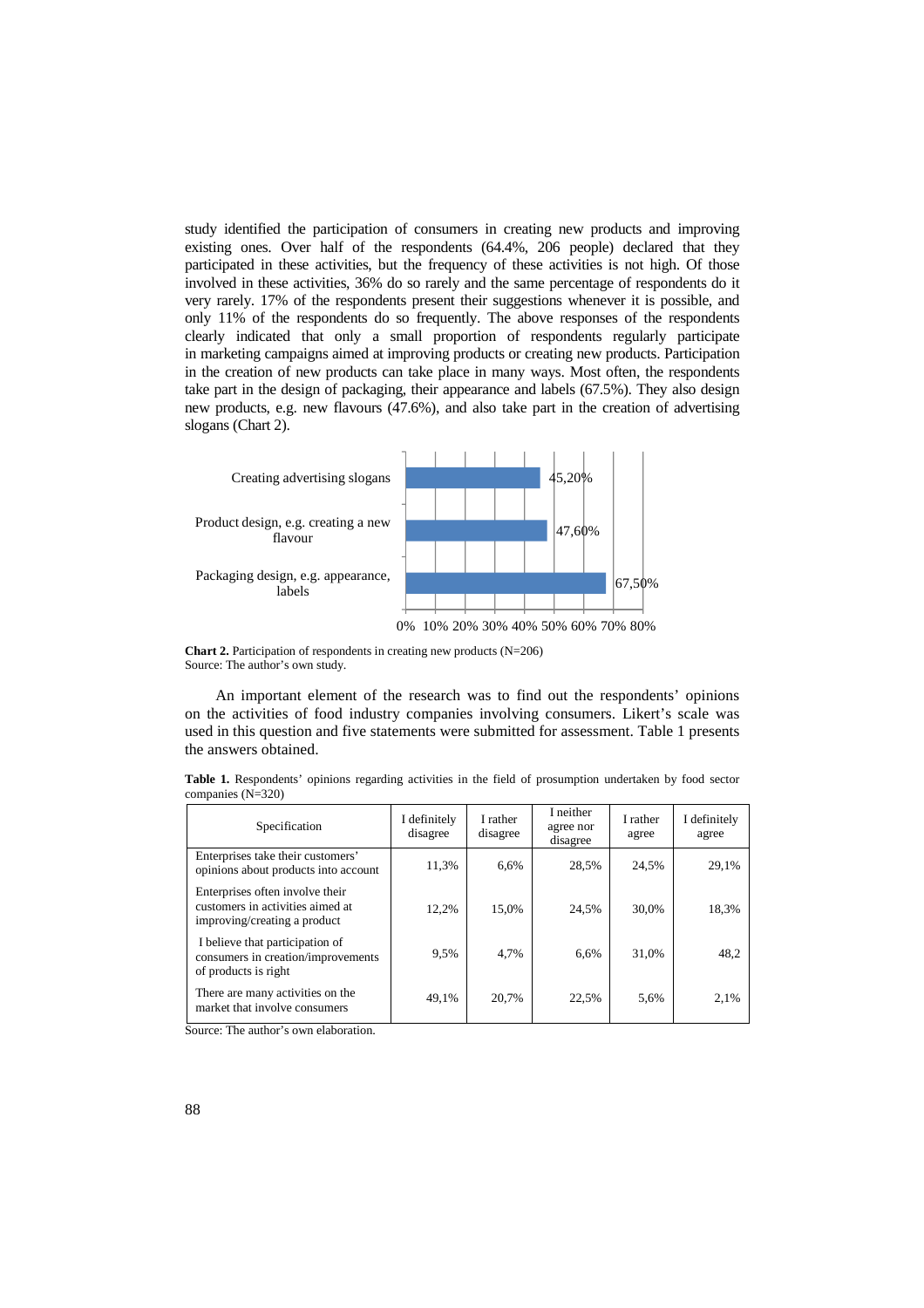Not all respondents agreed that companies take into account their opinions regarding purchased products. However, those who disagreed with this fact were definitely fewer in number. A fairly large number of respondents could not determine whether they agreed with this statement or not (28.5%). Despite this, the majority of respondents rather agreed that enterprises very often involve their customers in marketing campaigns aimed at creating/improving products. Almost half of the respondents (48.2%) strongly agreed that the participation of consumers in creating/improving products is the right course of conduct for companies, which proves that they appreciate such activities. At the same time, most disagree that there are too many activities engaging consumers in this type of campaigns on the market. Undoubtedly, this indicates a positive attitude of the respondents to this type of activities, which can translate into an increase in the popularity of a given brand or company.

# **Conclusions**

Prosumption is considered one of the trends in consumer behaviour. It can be described as a form of active participation of consumers in the process of creating a company's offer. Depending on the degree of consumer involvement, one can distinguish very active prosumers participating in activities aimed at creating or improving new products or packaging, and those less active who limit their activities to sharing their opinions on forums, fan pages of companies or brands, etc. Considering the specifics of behaviours, in particular of young consumers, it can be stated that prosumption is a trend that will develop intensely. The younger generation (Generation Y, Z) is often referred to as the "online generation". They are active, creative people, willing to express themselves, unafraid to enter into a dialogue with enterprises and honestly inform them of their opinions. Development and dissemination of prosumption is favoured by dynamically developing techniques and the growth of information technology. The active participation of consumers in the process of creating and developing food products increases its effectiveness. This is due to the fact that people dealing with product design, optimization or marketing do not always have a full understanding of the final recipient (their needs and expectations), and they may also fail to objectively assess the results of their work. It is therefore extremely important to include target buyers in activities related to creating new or improving existing products.

On the other hand, enterprises, by engaging consumers in numerous marketing campaigns, gain new customers, focus their attention on their brand and, knowing the needs and preferences of buyers better, can count on their stable presence on the market. Prosumer activities can be treated by the consumer as a kind of entertainment, and Internet access is often required to participate in them. In the opinion of the author of this article, food industry companies should involve consumers in the creation and improvement of products more often; however, they should also consider ways of rewarding consumers for their creativity. Perhaps consumers should be included, and a business model should be created that would allow them to participate in the profits from the sale of products created with their participation. The conducted research indicates consumer activity in the field of prosumption; however, respondents mainly manifest behaviours that do not require them to be very active (sharing their opinions).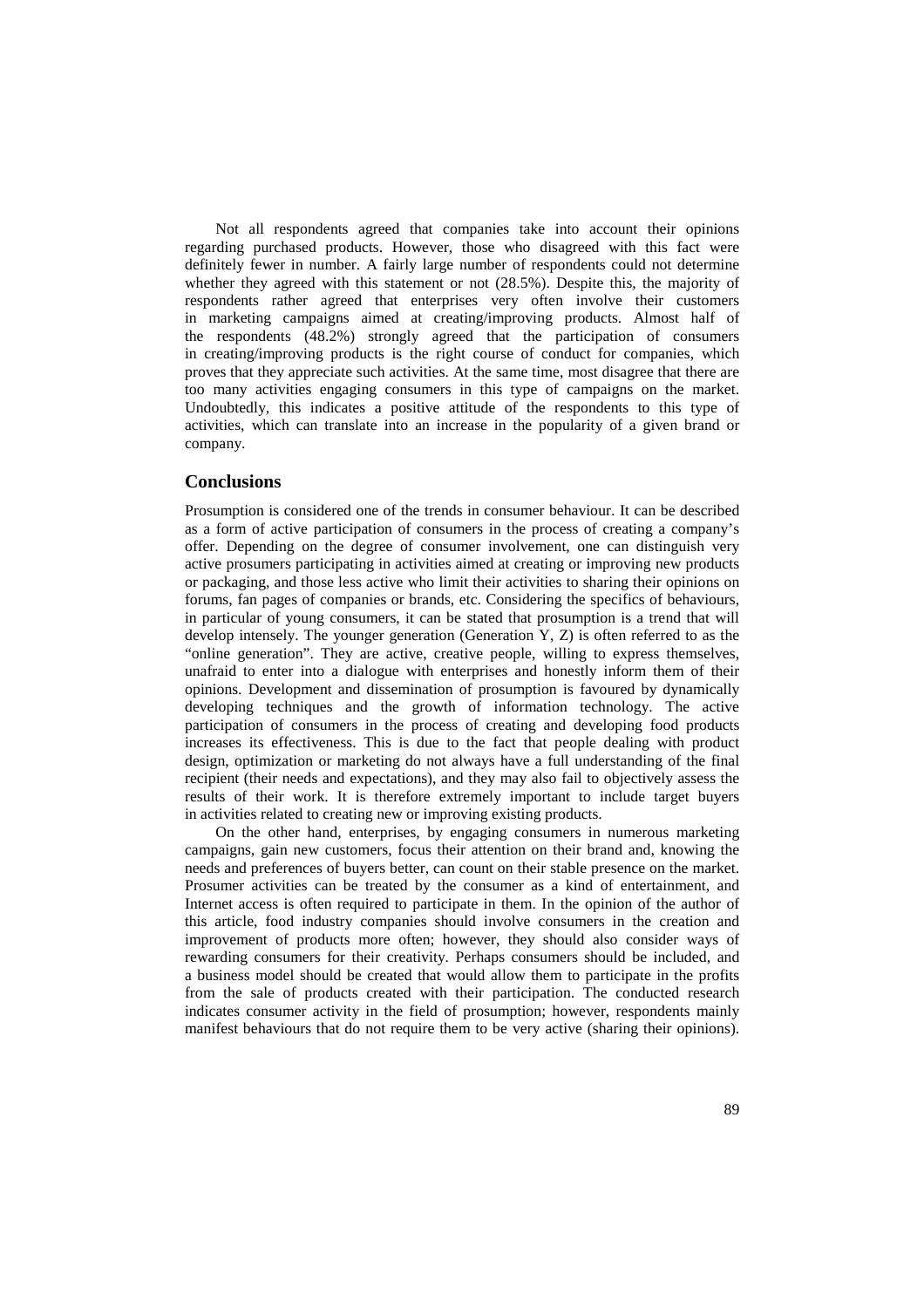Participation in other marketing campaigns such as creating new products or improving existing ones are undertaken by most respondents rarely or very rarely. Furthermore, consumers express positive opinions about the organization of these types of activities by companies and most of them believe that there are too few of such activities on the market and they are barely visible.

# **Bibliography**

Baruk A., A. Iwanicka: Prosumpcja jako trend konsumencki w opiniach potencjalnych prosumentów, Zeszyty Naukowe Uniwersytetu Szczecińskiego, 41/ 2015

Bednarz J.: Prosumpcja jako rezultat zmian zachodzących w zachowaniach konsumentów na przykładzie przemysłu spożywczego. Studia Oeconomica Posnaniensia, vol. 5, 1/2017

Brodie R.J., L.D. Hollebeek, B. Jurić. A. Ilić: Customer engagement: conceptual domain, fundamental propositions, and implications for research, Journal of Service Research, 14(3)/2011 Bywalec Cz.: Konsumpcja a rozwój gospodarczy i społeczny. C.H. Beck, Warszawa, 2010

Hajduk M.T., T. Zalega: Zachowania prosumpcyjne polskich konsumentów na rynku produktów żywnościowych, Zarządzanie Innowacyjne w Gospodarce i Biznesie, nr 2(17)/2013

Henard D., P. Dacin: Reputation for Product Innovations: Its Impact on Consumers. Product Development & Management Association, 27/2010

Jung, B.: Kapitalizm postmodernistyczny, Ekonomista, 5-6/1997

Kumar V., L. Aksoy, B. Donkers, R. Venkatesan, T. Wiesel, S. Tillmanns: Undervalued or Overvalued Customers: Capturing Total Customer Engagement Value, Journal of Service Research, 13(3)/2010

Lazaridis P., A.C. Drichoutis: Food Consumption Issues in the 21st Century, [w:] Soldatos, P., Rozakis, S., (red.) The Food Industry in Europe, Agricultural University of Athens, Athens 2005

Lemanowicz M., J. Szwacka-Mokrzycka: Identification of leading consumer trends on the food market, [w:] Economic Science for Rural Development. Proceedings of the International Scientific Conference, vol. 51/2019, Jelgava, Latvia

Lindstrom M.: Zakupologia. Prawdy i kłamstwa o tym, dlaczego kupujemy, Wydawnictwo Znak, Kraków 2009

Luboińska M.: Reakcje i oczekiwania w wybranych grupach konsumentów wobec nowego produktu na rynku żywności funkcjonalnej, Studia Oeconomica Posnaniensia, 12(6)/2018

Miotti L., F.Sachwald: Cooperative R&D: why and with whom? An integrated framework of analysis. Research Policy, 32/2003

Mitręga M.: Koncepcja produktów systemowych a prosumpcja. Studia Ekonomiczne, Zeszyty Naukowe Uniwersytetu Ekonomicznego w Katowicach, 262/2016

Olejniczuk-Merta A.: Konsumpcja w innowacyjnej gospodarce, Konsumpcja i Rozwój, Instytut Badań Rynku, Konsumpcji i Koniunktur, 1/2011

Sowa I.: Determinanty zróżnicowań zachowań prosumenckich młodych konsumentów, Studia Ekonomiczne, Zeszyty Naukowe Uniwersytetu Ekonomicznego w Katowicach, 231/2015

Szulc E.: Prosumpcja jako aktywność współczesnych konsumentów - uwarunkowania i przejawy, Nierówności Społeczne a Wzrost Gospodarczy, 31/2013

Tapscott D., A. Williams: Wikonomia. O globalnej współpracy, która wszystko zmienia. Wydawnictwa Akademickie i Profesjonalne, Warszawa 2008

Toffler A.: The Third Wave, Bantam Books, Toronto, 1981

Toffler A.: Trzecia fala, PIW, Warszawa, 1986

Troye S.V., M. Supphellen, A. Jakubanecs: The Consumer as a Co-Producer and Prosumer: Convenience Food Marketing. In: Rudolph T., Schlegelmilch B., Bauer A., Franch J., Meise J. (eds) Diversity in European Marketing. Gabler 2012